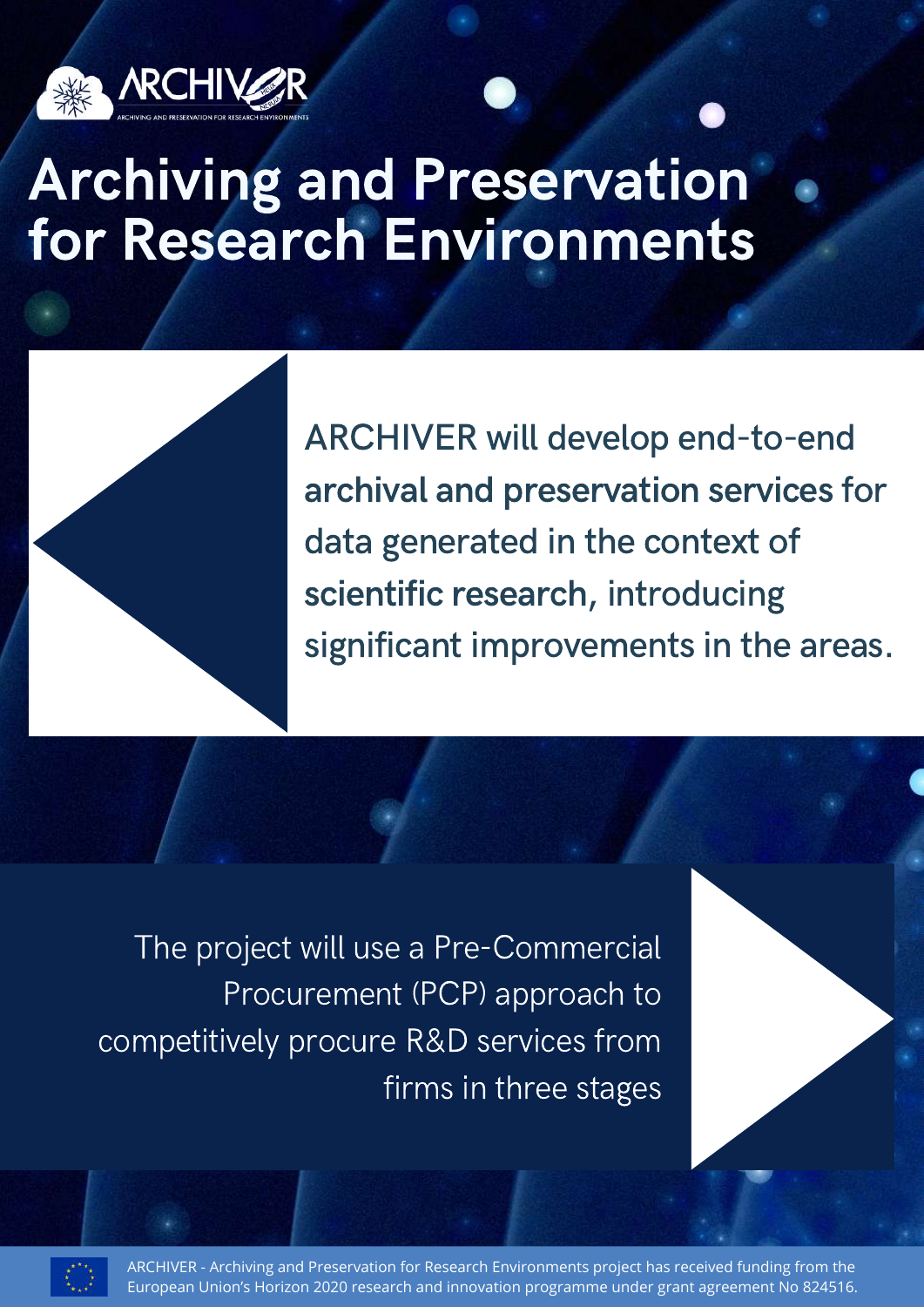

# The Pre-Commercial procurement phases



#### Solution Design

Producing an architecture and technical design of components of the solution

#### Prototype Implementation

Building prototypes and make them accessible to the Group of Buyers

#### Pilot Deployment

Deployment of expanded pilots: further testing performed and a range of demandingapplications deployed



**2** 

**3**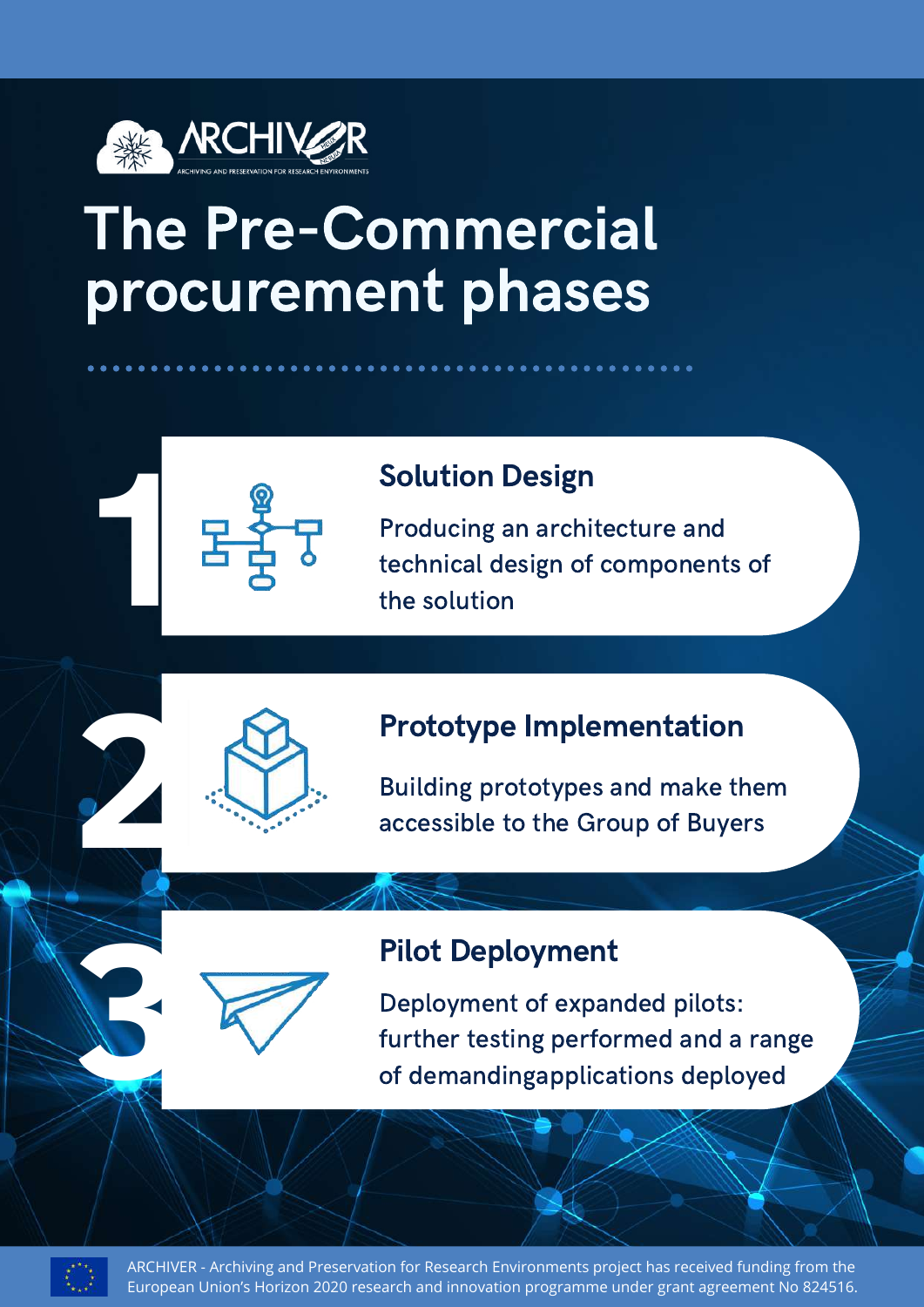

### USE CASES Buyers

ಹಿ The BaBar Experiment

CERN DIGITAL MEMORY



PETRA III / EuXFEL DATA ARCHIVING



**EMBL** 

家

PIC DATA DISTRIBUTION

**PIC** port d'informació científica

E

C.

CÉRN

PIC MIXED FILE REMOTE STORAGE

PIC LARGE FILE REMOTE STORAGE

EMBL Cloud Caching

EMBL ON FIRE